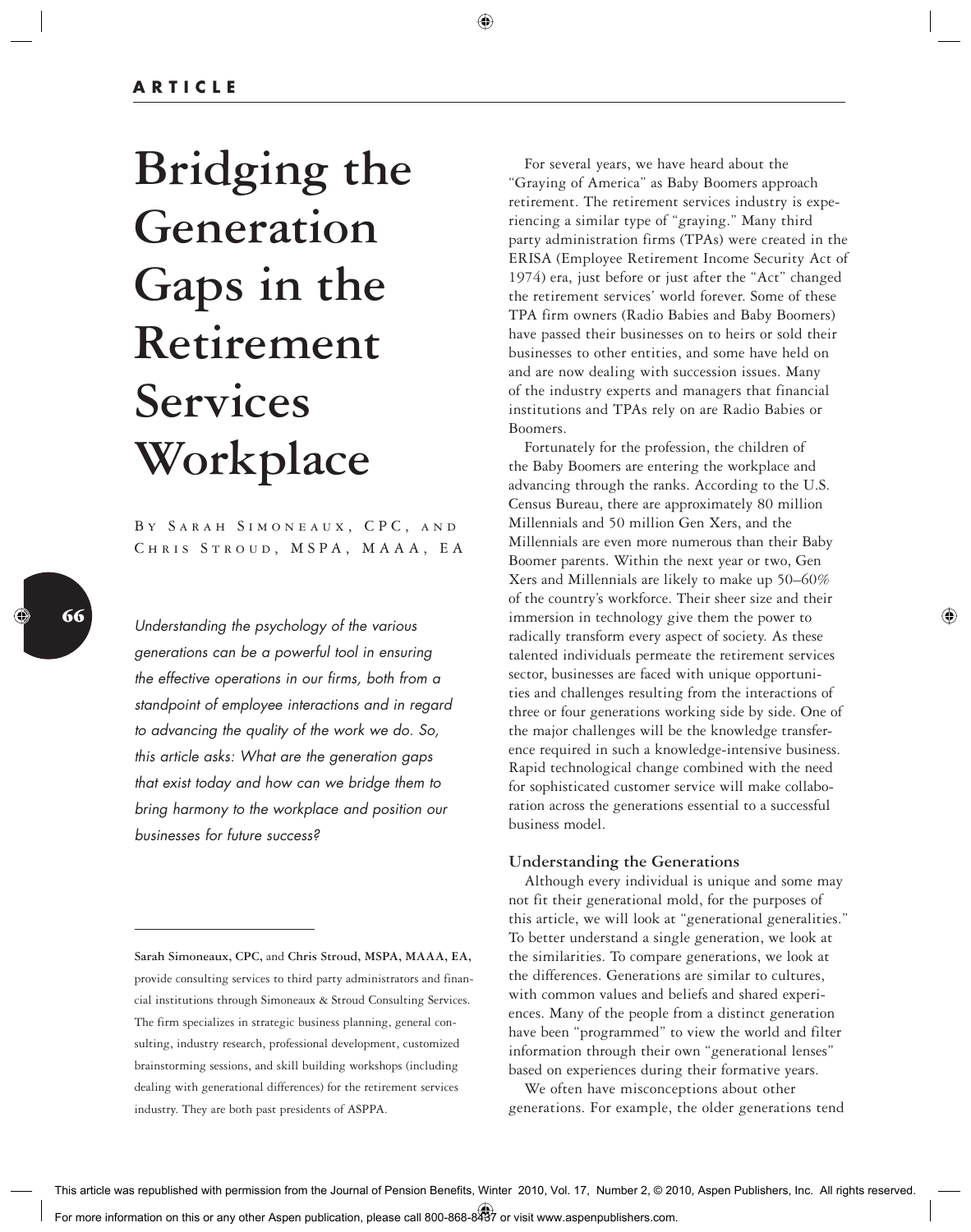to think Gen Xers and Millennials are very much alike, but in fact, the most significant thing these two groups have in common is technology. They are extremely different in most other aspects, and overall, Millennials are actually more similar to Baby Boomers. Once we gain a better understanding of each generation, it is easier to identify and accept the differences. From there, we can seek out commonalities, capitalize on opportunities and bridge the gaps.

 Although there are no exact lines drawn for the start and finish of a generation, the chart below indicates the way most resources categorize the generational timeline. As in astrology, generation members can find themselves "on the cusp," where traits of two generations might be relevant. Thinking about where we ourselves fall on the timeline will also give us insight into our own thoughts and beliefs.

## **Radio Babies**

 Radio Babies grew up in close family environments and looked up to heroes. In their younger years, they never knew the luxuries or technology that the subsequent generations came to know. They were a hard working generation who wanted jobs, security, and decent wages in order to take care of their families. They were loyal to their employers, and in return, they relied on company pensions to take care of them in retirement and repay them for their years of loyalty. They were most significantly impacted by the Great Depression and World War II.

## **Baby Boomers**

 As Baby Boomers were growing up, they began to see the deterioration of the traditional family as divorces became more popular. They believed in the "American Dream" and went for it. Historically, the Boomers were the largest workforce group and because there were lots of them, they were conditioned to compete for position and recognition. They were workaholics who believed in throwing time at work to solve problems. They were the first generation exposed to technology in the workplace. They were heavily influenced by political events and women's rights, and they pushed for change to make the world a better place.

#### **Gen Xers**

 Gen Xers were the first wave of Baby Boomer children. Many Gen Xers were latch-key children and had less adult supervision than prior generations as

they were growing up, primarily due to dual working parents or single parent environments. They also were conditioned not to trust strangers. As a result, Gen Xers are very independent and not as social as other generations. Because they experienced parents who worked long hours, work/life balance is very important to them. They represent the smallest generational group of available workers. For most of them, their first exposure to technology was in school. They were influenced by the Challenger disaster, AIDS, and the prevalence of technology and the media.

#### **Millennials**

 Millennials are the product of either later or more mature Baby Boomers or Gen Xers, and their generation has the lowest parent-to-child ratio in US history. This generational time frame gave birth to the term "helicopter parents." Millennials' parents were very involved in their activities, controlled their schedules, oversaw their schoolwork and, in essence, "hovered" over every aspect of their lives. Millennials were groomed to learn and achieve, and they were frequently rewarded (i.e., gold stars, participation awards) for their endeavors. Growing up, their mouse and computer represented what pencils were to Boomers, and the Internet became their virtual library. They learned about technology and the underlying logic of how it works in the same "native" way that they learned to speak a language. Their technological abilities far exceed even Gen Xers. Technology is integral to the way they live, think, communicate, and the way they work. They are very social, collaborative, and the ultimate multi-taskers. They see themselves as part of a global community where diversity is an advantage, and their work should make a difference in the world. They are energetic and like to participate in activities inside and outside of work. They were heavily influenced by terrorism, which reinvigorated new respect for family and community, the Internet, and environmental issues.

#### **The Retirement Services Workplace**

 We naturally expect others to think and feel as we do. When we understand more about the generational differences, we gain insight into how others thoughts and actions might differ from our own.

 The chart below shows workplace traits that help us understand why the Baby Boomer comes in early and stays late, why the Gen Xer might be a little cynical, and why the Millennial asks a lot of questions and wants constant feedback.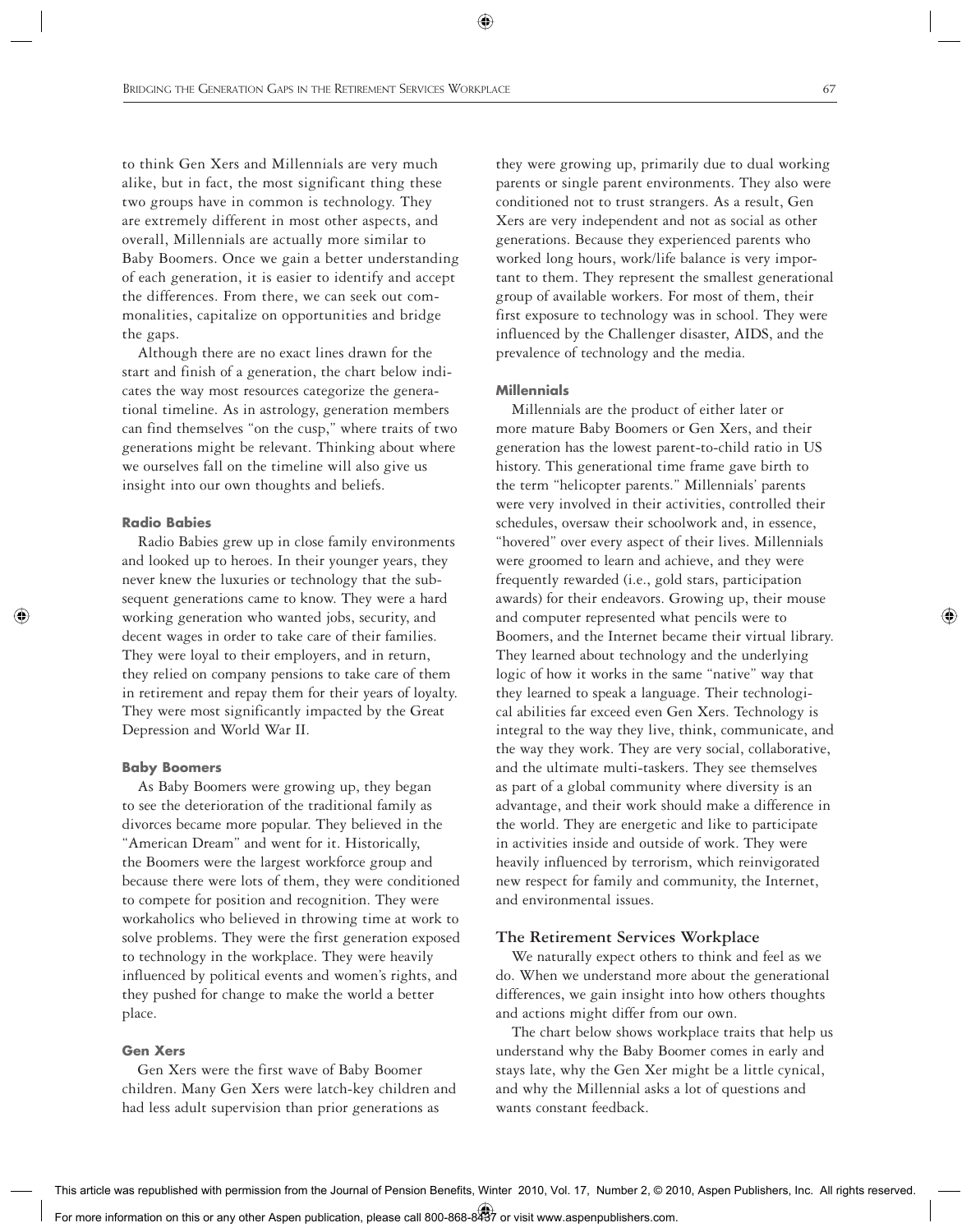| Table 1                   |                                 |                                                           |                                                           |                                                                                 |
|---------------------------|---------------------------------|-----------------------------------------------------------|-----------------------------------------------------------|---------------------------------------------------------------------------------|
| Category                  | Radio Babies                    | <b>Baby Boomers</b>                                       | Gen Xers                                                  | Millennials                                                                     |
|                           | 1930-1945 (<1940)               | 1946-1964 (1940-1960)                                     | 1965-1980 (1960-1980)                                     | 1981-2000                                                                       |
| a.k.a.                    | Silent generation,<br>Veterans  | Boomers, Sandwich<br>generation                           | Generation X, Xers,<br><b>Busters</b>                     | Gen Y, Gen Why?, Nexters, Echo<br>Boomers, Bridgers                             |
| Shaped<br>their beliefs   | Parents' views                  | Views of family and<br>friends                            | Television/world events                                   | Television/world events                                                         |
|                           | Values held in<br>community     | Political events                                          | Views of family and<br>friends                            | Parents' and grandparents' views                                                |
|                           | Views of respected<br>leaders   | Civil rights                                              | Respected mentors                                         | Values held in community                                                        |
| Mantra                    | Sacrifice/duty                  | Change the world                                          | Be careful out there                                      | Protect the environment                                                         |
| Core values               | Loyalty                         | Involvement                                               | Skepticism                                                | Optimism                                                                        |
|                           | Discipline                      | Optimism                                                  | Diversity                                                 | Achievement                                                                     |
|                           | Duty                            | Personal gratification                                    | Pragmatism                                                | Diversity/global awareness                                                      |
|                           |                                 | Work                                                      | Informality                                               | Sociability/fun                                                                 |
|                           |                                 |                                                           |                                                           | Civic duty, volunteering                                                        |
| Views on<br>authority     | Respects authority              | Questions authority                                       | Distrusts/ignores<br>authority                            | Respects authority and expects<br>mutual respect from authority                 |
| Family                    | home                            | Traditional, moms at  More working moms,<br>more divorces | Latch-key kids, career<br>working moms, single<br>parents | Split families, some stay-at-home<br>dads, soccer moms, "helicopter"<br>parents |
| Money                     | Don't borrow, pay<br>cash, save | Buy now, pay later                                        | Conservative, save now                                    | Earn enough to buy what you<br>want, save later                                 |
| Education                 | A dream                         | The way to get ahead<br>in life                           | Means to an end                                           | A huge expense                                                                  |
|                           |                                 |                                                           | Personal growth                                           | Life long learning                                                              |
| Telephones                | Rotary phones/party<br>lines    | Touch tone phones                                         | Cell phones                                               | Smart phones                                                                    |
| Exposure to<br>technology | Radio                           | TV                                                        | Nintendo, PC, MTV                                         | Internet, X Box, Wii                                                            |
|                           | Learned technology<br>at work   | Learned technology at<br>work                             | Learned technology in<br>school                           | Learned technology while<br>learning to walk and talk                           |
| Music                     | Big band                        | Rock & Roll                                               | Rap                                                       | Pop rock, techno                                                                |
| Work &<br>family life     | Keep work out of<br>home        | No balance; work to live                                  | Work/life balance                                         | Life/work balance                                                               |
| The People                | John F. Kennedy                 | Bill & Hillary Clinton                                    | Jeff Bezos (Amazon)                                       | Mark Zuckerberg (Facebook)                                                      |
|                           | Robert F. Kennedy               | <b>Bill Gates</b>                                         | Pierre Omidar (eBay)                                      | Ezra Klein (political blogger)                                                  |
|                           | Martin Luther King<br>Jr.       | Stephen Spielberg                                         | Tiger Woods                                               | Kelly Clarkson                                                                  |
|                           | Warren Buffett                  | Oprah Winfrey                                             | Kurt Cobain                                               | Danica Patrick                                                                  |
| Influences/<br>events     | The Great<br>Depression         | JFK, RFK & MLK<br>assasinations                           | Challenger explosion                                      | Columbine, 9/11, terrorism                                                      |
|                           | Pearl Harbor                    | Civil rights, women's<br>rights                           | <b>AIDS</b>                                               | Parents laid off work                                                           |
|                           | Atomic bomb                     | VietNam War/Cold War                                      | Parents laid off work                                     | Difficulty finding work                                                         |
|                           | Launching of Sputnik            | Watergate                                                 | Recession, dot.com crash                                  | Recession, global economy                                                       |
|                           |                                 |                                                           | CNN, USAtoday,<br>Internet                                | Social networking, blogs                                                        |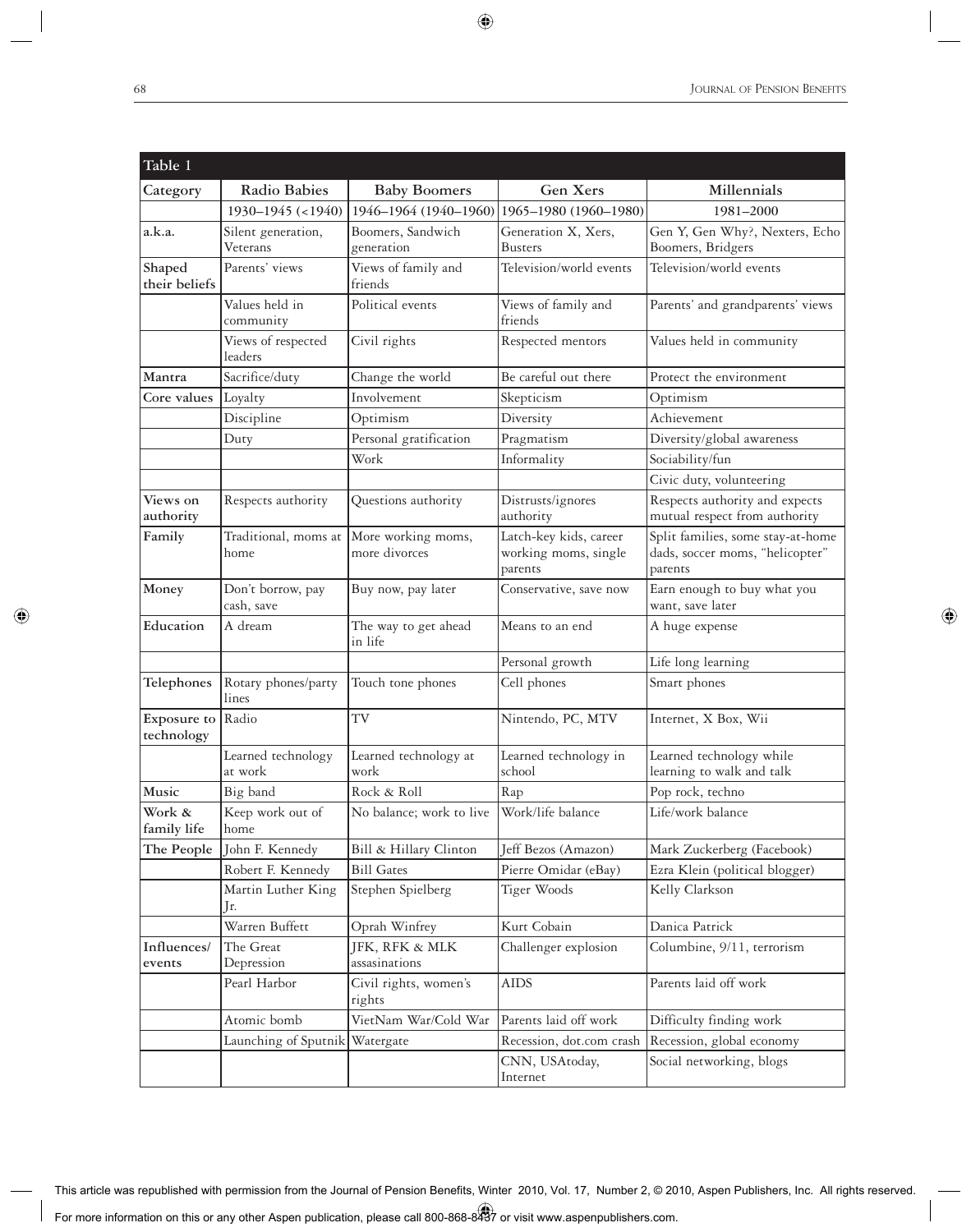As part of the retirement services profession, what do we need to change in our recruiting practices, employee retention and reward systems, management policies, approaches to training, technology, and the operational aspects of our

business? How can we foster a knowledge-sharing environment that has the generations working together effectively and efficiently? What can we do to help the various generations in our offices get along?

| Table 2                                 |                                                               |                                                                                                                       |                                                                                |                                                                                            |  |  |
|-----------------------------------------|---------------------------------------------------------------|-----------------------------------------------------------------------------------------------------------------------|--------------------------------------------------------------------------------|--------------------------------------------------------------------------------------------|--|--|
| Category                                | Radio Babies                                                  | <b>Baby Boomers</b>                                                                                                   | Gen Xers                                                                       | Millennial                                                                                 |  |  |
|                                         | $1930 - 1945$ (<1940)                                         | 1946-1964 (1940-1960)                                                                                                 | 1965-1980 (1960-1980)                                                          | 1981-2000                                                                                  |  |  |
| Communication Respectful<br>style       |                                                               | Politically correct                                                                                                   | Informal, abrupt                                                               | Eager to please,<br>inclusive                                                              |  |  |
| Work ethic                              | Hard work                                                     | Workaholic                                                                                                            | Be efficient, get it done                                                      | Multi-taskers, what's<br>next?                                                             |  |  |
|                                         | Duty before fun                                               | Personal fulfillment                                                                                                  | Career development                                                             | Goal oriented                                                                              |  |  |
|                                         | Letters/memos                                                 | Call me anytime                                                                                                       | Call me only at work                                                           | E-mail, text or IM<br>me at work                                                           |  |  |
|                                         |                                                               | Faxes/Express mail                                                                                                    | E-mail                                                                         | Social networks                                                                            |  |  |
| View of<br>technology                   | Difficult and<br>complicated to use<br>and learn              | Improves personal<br>productivity, source<br>of information, good<br>for data storage, and<br>processing transactions | Critical for personal<br>and work efficiency,<br>interactive way to<br>connect | Core to life and work<br>and way of thinking,<br>always looking for<br>the next cool thing |  |  |
| Workplace<br>needs                      | Organization                                                  | Mission                                                                                                               | Efficiency/results                                                             | Values                                                                                     |  |  |
|                                         | Long term goals                                               | Status/recognition                                                                                                    | Technology                                                                     | Collaboration                                                                              |  |  |
|                                         |                                                               |                                                                                                                       | Independence                                                                   | State-of-the-art<br>technology                                                             |  |  |
|                                         |                                                               |                                                                                                                       | Values                                                                         | Ability to learn/grow                                                                      |  |  |
| Feedback/<br>rewards                    | No news is good<br>news                                       | Money, title, recognition                                                                                             | How am I doing?<br>Freedom                                                     | Needs continuous<br>feedback, meaningful<br>work                                           |  |  |
| Interactive style Individual<br>at work |                                                               | Loves meetings                                                                                                        | Entrepreneur,<br>independent                                                   | Team player/seeks<br>input                                                                 |  |  |
|                                         | Hierarchical                                                  | Team player                                                                                                           | Focused on product                                                             | Engaging/helpful                                                                           |  |  |
| Work<br>advantages                      | Committed                                                     | Team players                                                                                                          | Independent                                                                    | Collaborative                                                                              |  |  |
|                                         | Respectful                                                    | Service oriented; good at<br>relationships                                                                            | Technoliterate                                                                 | Technologically<br>savvy                                                                   |  |  |
|                                         | Wealth of<br>experience                                       | Technical experience                                                                                                  | Creative                                                                       | Multi-tasking<br>abilities                                                                 |  |  |
|                                         | Hard worker                                                   | Driven                                                                                                                | Adaptable                                                                      | Heroic spirit                                                                              |  |  |
| Work<br>challenges                      | Resistant to change                                           | May put process before<br>results                                                                                     | Impatient/cynical                                                              | Need for supervision<br>and structure                                                      |  |  |
|                                         | Difficulty accepting<br>direction from<br>younger generations | Judgmental of those with Poor people skills<br>other viewpoints                                                       |                                                                                | Inexperienced,<br>especially with<br>difficult people<br>issues                            |  |  |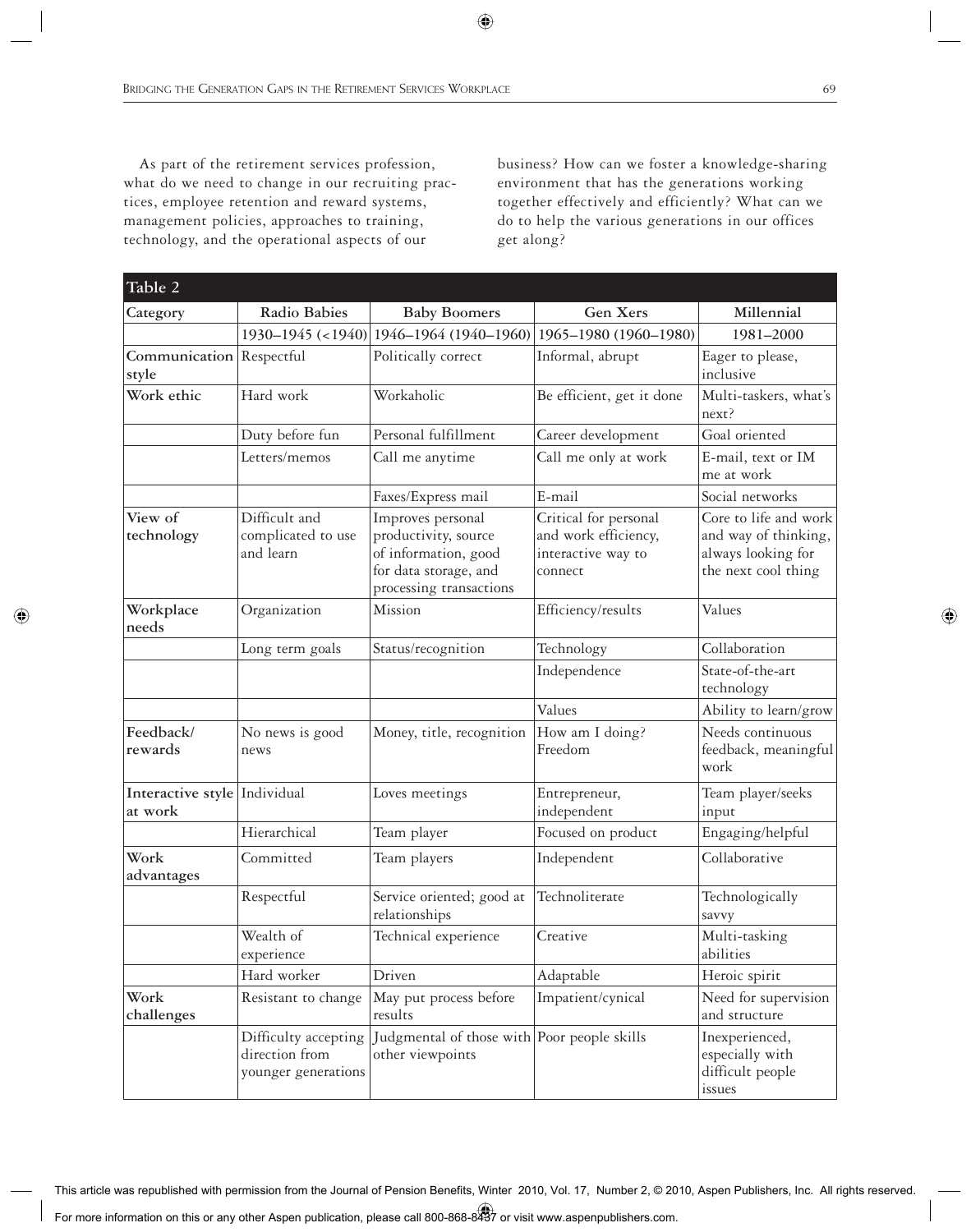#### **Perceptions: Respect, Loyalty, and Work Ethic**

 Approach to authority is one of the areas where the different generations diverge. Radio Babies were taught to respect authority, while Boomers learned to question authority. For the most part, Gen Xers ignore authority. Millennials actually respect authority, but they expect mutual respect in return. Gen Xers do not like to be given "orders," but Millennials need guidance and structure. Millennials get along well with their elders and actively shop for mentors. A Boomer may feel it is disrespectful if a Millennial speaks with improper grammar, while a Millennial may feel that it is disrespectful when a Boomer points out that the Millennial is inexperienced and young enough to be his or her child. It becomes evident that even our definitions and perceptions of respect are different across generations.

 Loyalty to businesses may be a thing of the past for all generations, given the increase in layoffs and downsizing efforts across the U.S. Many Gen Xers and Millennials may never experience the luxury of working for a company for 30 years or more like many Radio Babies and Boomers did. The younger generations saw their parents work hard and long hours, only to get laid off after giving years of loyalty to an employer. Even some of the Gen Xers and Millennials have already been victims of layoffs and downsizing, no matter how hard they worked or how loyal they might have been. Loyalty has to work both ways, and it has to be based on mutual trust and job security. Gen Xers have shown loyalty towards respected supervisors that they trust, which may be the best that we can hope for in today's environment. The jury's still out on Millennials, but there's hope, given that they are an optimistic bunch.

 The older generations tend to think the younger generations have no work ethic. Work ethic can no longer be measured solely by how many hours you spend in the office; it is being redefined in terms of results produced, with less focus on how, when, or where the work is done. Gen Xers and Millennials have a very strong work ethic when it comes to quality standards, getting the job done, and contributing to the company's success. Gen Xers and Millennials can demonstrate to Boomers that working long hours isn't necessarily the best way to inspire creativity and solve problems. Work/life balance is very important to Gen Xers and Millennials, especially after seeing their parents work long hours away from home. Radio Babies and Boomers should keep that balance in mind when they set schedules and expectations. Don't

assume that if employees are not in the office, they are not thinking about work. Millennials are known to surf the web for hours seeking solutions to issues, and they don't mind as much as Gen Xers do if they are contacted after work hours about a work issue. Millennials thrive on constant connectedness via cell phones, text messages, and social networking.

## **Knowledge and Technology**

 The two greatest generational challenges in the workplace today are technology and knowledge transference.

 Technology is pervasive, constantly evolving and changing the way we connect with our coworkers and our customers. For all Millennials and most Gen Xers, even a fairly high-tech workplace is a step backward from what they are accustomed to in their personal lives. For Radio Babies and Boomers, however, that same high-tech workplace may be a considerable leap forward from how they operate outside the office. The technology gap remains one of the most challenging to bridge, and it will continue to widen with technological innovations. The older generations understand that technology is a great tool to access data and process transactions, but they are not as quick to see its applicability in all aspects of the business. Gen Xers depend on technology to make them more productive. Millennials especially rely on modern technology to fill in their experience and knowledge gaps, to problem solve, to interact, and to stay fully engaged in their work. However, increased technology in the workplace can lead to increased security risks. Technology policies must be established and properly communicated. Gen Xers and Millennials are all too familiar with debates over technology (e.g., violent video games, inappropriate Internet sites, illegal music downloading), but since their productivity and motivation hinge on the ability of their employer to meet their technological expectations, understanding the reasons behind any technology restrictions is critical to their acceptance of those policies.

 While technology plays a critical role in shaping a business, human capital is by far a retirement services company's greatest asset. Transferring knowledge from generation to generation within the workplace is just as important as it is at home. Many Radio Babies and Boomers hold the key to years of industry experience, law changes, internal processes, and customer relationships that enhance the company's ability to operate. However, highly skilled Boomers are accustomed to control and power that stems from their knowledge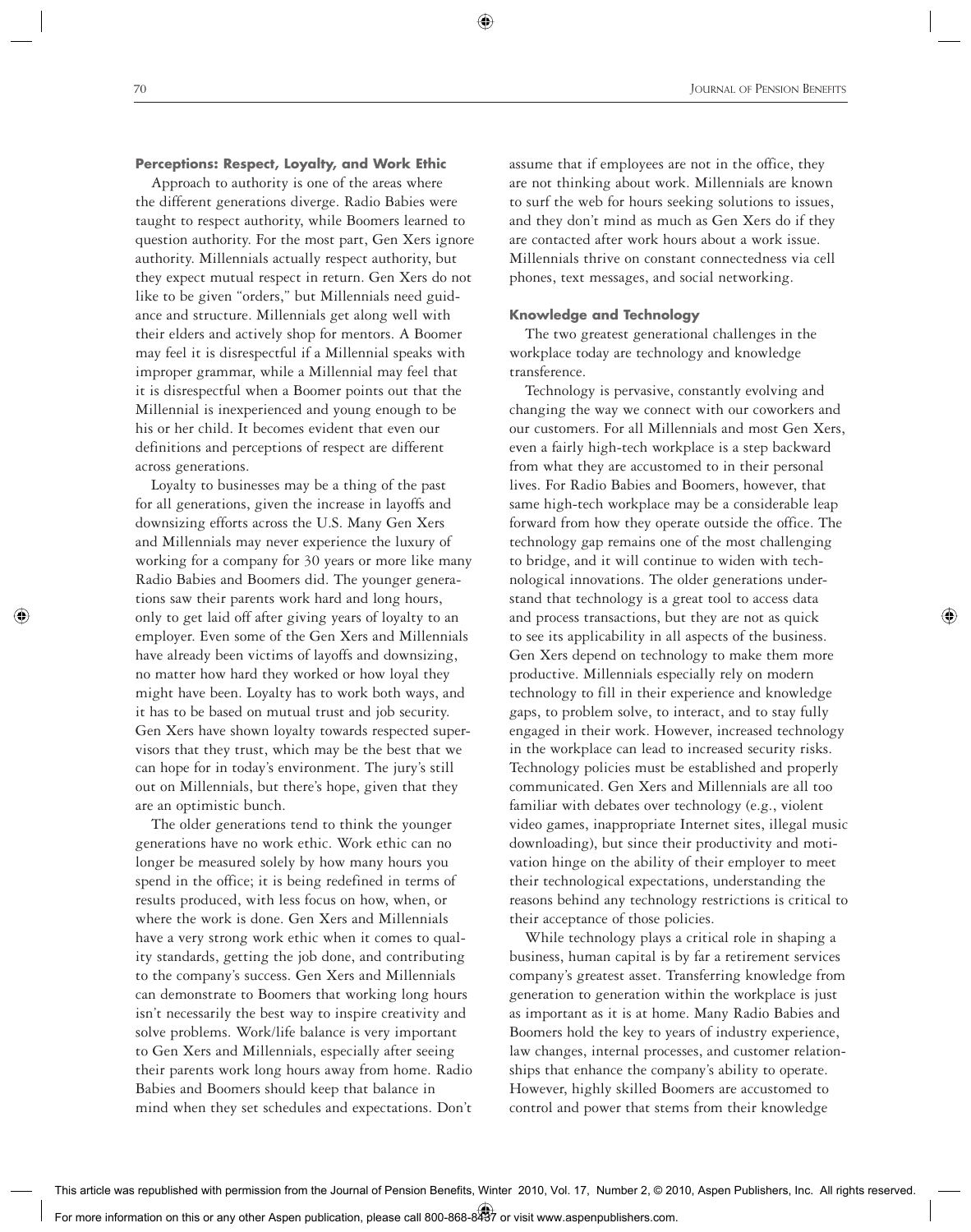and access to privileged information. To successfully transfer that knowledge, they should agree to share the information freely through knowledge databases that can be used to make the knowledge transparent. Knowledge transference can be threatening to Boomers, especially if they are not great masters of technology, because it can create a feeling of minimized importance. However, impending retirements, as well as trends of younger generations changing jobs more often, make a culture of knowledge transference imperative in today's workplace.

 One solution to the knowledge transfer challenge is to create a two-way mentoring program that provides opportunities for the older generations to transfer technical knowledge and relationship experience to the younger generations, while the younger generations mentor the older generations on technology. By understanding more about Twitter and Facebook and wikis, the older generations can begin to understand how social networking and "bottom-up" self-evolving information systems can apply to the workplace. Mentoring opens up the channels of communication and sets the stage for other types of collaboration, helping to bridge the generational gaps. Job shadowing is another technique that is frequently used to transfer knowledge across generations. These types of programs can help bridge the technology and knowledge gaps, while at the same time help the generations to develop mutual respect for their individual abilities and contributions.

#### **The Company Perspective**

 If your company were a person, which generation would best fit its characteristics? If your company has an older center of gravity, a tightly-run senior management group and a conservative approach to technology, this approach may not be sustainable over the next decade. As the retirement services business becomes more commoditized, services that are relevant to the workforce and valued by the customers are more important than ever. The younger workforce might cease to find your business relevant, and most likely, your customers will start feeling the same way. You may need to bring a more youthful perspective to your firm in order to survive and thrive.

#### **Strategic Business Planning**

 Your company needs to develop or update and document its strategic business plan. A Mission Statement and Values Statement are important to establish the purpose and culture of the firm. The goals, objectives, and strategies laid out in the plan will provide the roadmap for work to be done. Remember that Millennials and Gen Xers care about company values and want their work to make a difference in the world. A Mission Statement about "helping people to retire with dignity" may have more meaning to these groups than one of "providing effective retirement plan services."

 Start by looking ahead three to five years. What will be important to your company at that time? Start creating the strategies that will get you there. Many retirement services firms have not planned adequately for succession, and must develop a succession plan and knowledge transference strategy that will bring new talent in the door and up the management chain. Consider technology and operational experience, and forecast the key functions that will need to be done. Look at your current workforce in the same way you would do a defined benefit emerging liability study. Who is nearing retirement and who needs to be replaced? Where will you find their replacements? What programs do you need to put in place to preserve your human capital—cross-training, twoway mentoring, phased retirement for key individuals nearing retirement, support of remote workers, and/or creation of a central knowledge database?

 Bridging generation gaps is a "top-down" issue, and the underlying theme is communication. The strategic business plan should be a living, breathing document that is communicated to employees and frequently referenced so that employees from all generations will accept the business culture and understand the important roles they play in achieving company goals.

# **Management, Professional Development, and Communication**

 If your workforce is starting to look like an age barbell, with lots of younger and older workers and not many workers in-between, your firm may be experiencing generational issues. Generational issues are not new to the workplace—what is new is that the gap is much wider, primarily due to rapidly changing technology.

 Acknowledging that generation gaps exist is the first step in managing the "age barbell." Managers who solicit input and involve employees from the various generations to help develop policies will create a positive, productive working environment. A structured brainstorming session before stressful times such as tax season can help to solve problems and bring the generations closer together. Millennials will often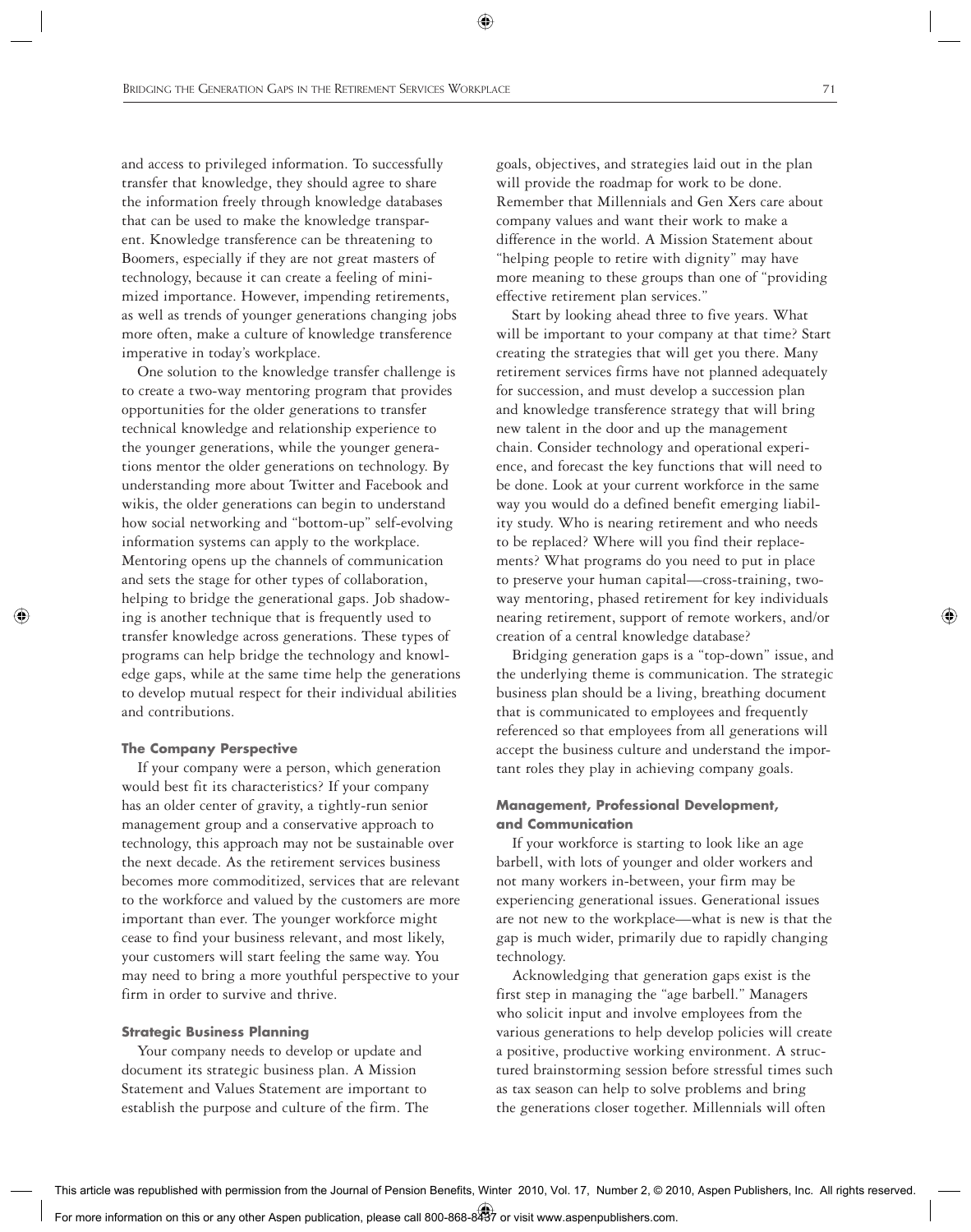suggest ways to deal with data more efficiently, while asking for more cross-training and professional development. Boomers will offer to lead training sessions and provide insight into good client communication skills.

 Structured brainstorming sessions centered around education will point out to management that different employees have different training needs, and some of those needs are generational. Credentialed employees need continuing education. Boomers need better technology skills. Gen Xers and Millennials are technologically savvy, but they need technical training and training in social skills. The temptation in a difficult economy is cut back on training dollars, but this strategy can be short-sighted when plan sponsors and referral sources are looking more than ever for services that provide value. Communication and relationships are at the heart of everything we do in business. Don't overlook the importance of education—especially in technical communication and relationship skills.

 How training is delivered should take into account different generational learning styles. Boomers prefer traditional classroom style learning, with or without interaction. Gen Xers typically like self-directed learning through webinars or podcasts. Millennials like a learning environment that has many components classroom, group activities, interaction, fun, and technology. Technology is transforming education. The way Millennials access and process information is much different than former generations, and it keeps morphing. Change up your own internal training to appeal to all groups, and make outside opportunities for education available in a range of styles.

 Face to face meetings are a critical component of management and communication, but understand that the different generations view meetings in different ways. Boomers are usually willing to meet any time, any place, and for any length of time. They grew up with the top-down style of communication at meetings. Gen Xers prefer meetings that are structured, brief, and to the point. Millennials prefer meetings that are very conversational and interactive. Change up your meeting styles on various occasions to have a broader appeal. Let someone else, perhaps a Millennial, lead part of the meeting to gain confidence and establish credibility. Try 10–15 minute "stand-up meetings" to address one or two brief topics. As much as everyone—especially Millennials—would like to think, electronic communication is not always a substitute for face to face or phone communication.

 Other areas that cause generational friction can be addressed by management through effective communication. Appropriate (and inappropriate) office dress, flexible work hours, virtual office work, and expectations for meeting deadlines are examples of policies that should be clearly communicated.

 In today's workplace, it is not uncommon to have a 35-year-old managing a 55-year-old or a 65-yearold managing a 25-year-old. Clear, cross-generational lines of communication are key in dealing with these demographics. For example, a Boomer manager might say to a Gen Xer, "This ADP test needs to be done." Although the Boomer meant the statement to be an order with urgency, the Gen Xer might merely see it as a statement of fact. The Gen Xer may or may not get the test done within the Boomers' desired timeframe. When speaking across generations, it is important to be very clear about your intent—don't make assumptions! Instead, the Boomer should say "I need you to complete the ADP test and have it on my desk by Friday so I can review it." That statement would be clear to any generation.

## **Operations**

 Many retirement services firms operate in teams, so there is already some coordination across generations. We can make the interaction more effective by promoting collaboration on projects that makes everyone feel that they are contributing. Collaboration creates trust, an appreciation for others' skills and talents, and a unified effort to fulfill firm goals. Be sure to identify the *what, when, how*, and *why* when defining projects or tasks. Millennials especially need a clear picture of what success looks like so that their jobs seem meaningful, but this type of clear communication helps everyone. Millennials are also the ultimate multi-taskers and capable of juggling numerous projects at once without feeling overwhelmed.

 Because of the intense technical aspects in retirement services work, the older generations sometimes discount the younger generations' abilities to contribute solutions to operational issues unique to our industry. If your firm is considering new software for a given purpose, explain the purpose to a Millennial and let him or her preview it and report back to you. Be creative in how you use Gen Xers and Millennials to problem-solve. With a little education around the technical aspects of an issue, they are frequently able to find technological solutions to complex problems and operational bottlenecks. Let's take a look at two actual case studies from our industry.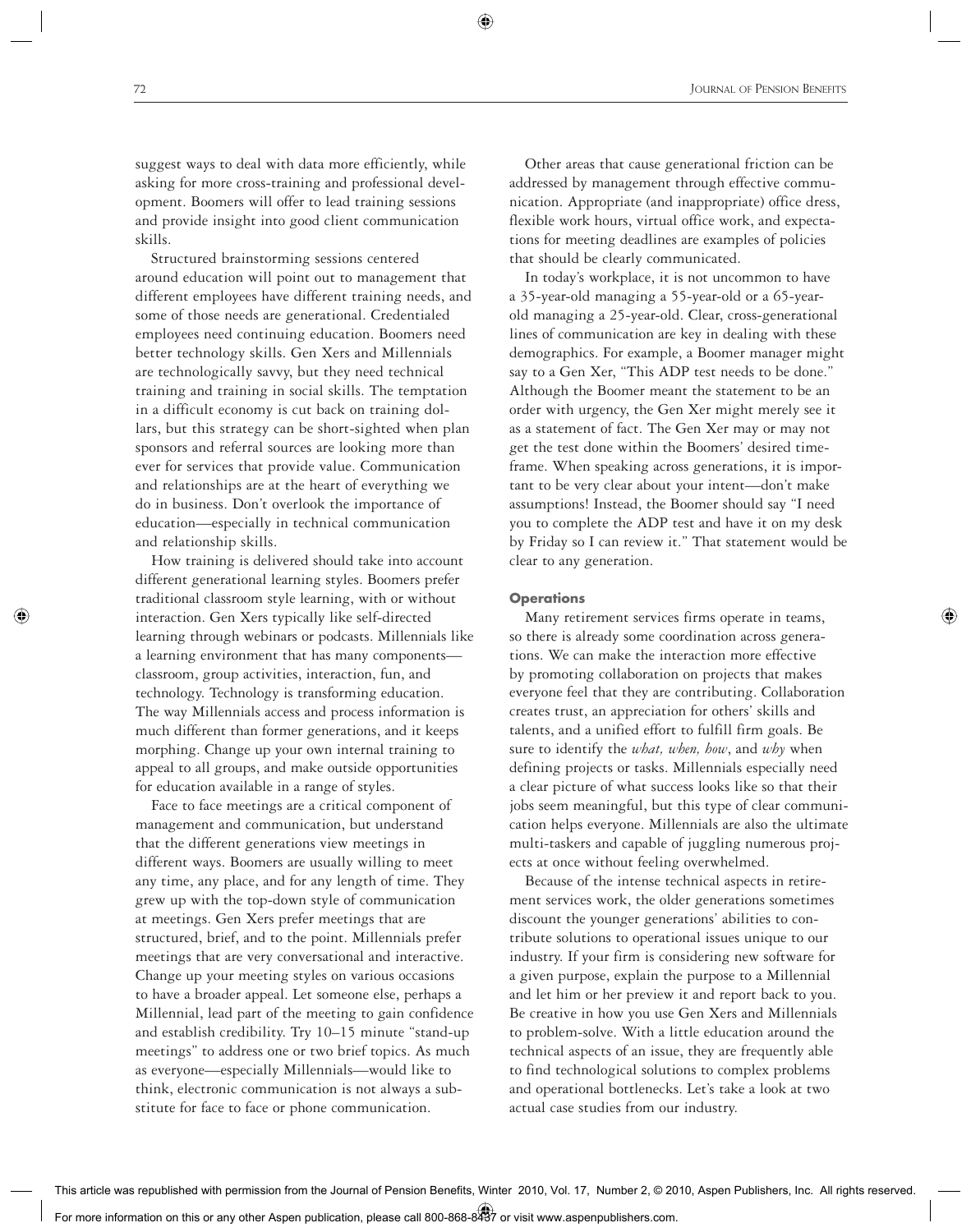## **Case Study #1**

 An institution providing bundled retirement services to a large group of plans on one plan document was struggling to provide accurate and timely testing results during tax season. Most of the problems had been traced to the receipt of inaccurate data or data that had been incorrectly imported into the computer system. The administrators were experienced Baby Boomers, and two of them held ASPPA credentials. They were excellent at analyzing the failed tests, but they were frustrated from spending too much time chasing down data errors.

 When a Millennial employee was hired to help, he was initially dismissed by the team as too inexperienced to be of much use in solving their backlog problems. He annoyed them by asking endless questions about how they handled the census data, why they ran the tests, and why they needed the data they were collecting. He formulated an idea about how to deal with the data in a new way, but because he had no credibility with the team, he went over their heads to the department manager with his idea. The team became even more annoyed with him when they heard what he had done.

 Notwithstanding the negative reaction to his efforts, the Millenial pushed forward with his idea of handling the data in a new way. With his manager's support, he worked with the internal IT department and with the software vendor to implement automated data importing and data scrubbing solutions that acted upon the census data for the entire group of plans at one time. The project was an overwhelming success. He taught the administrators how to use the new automated tools to run their tests overnight using the scrubbed data. Ninety percent of the tests were completed before March 15, and only a handful of them had any remaining data problems.

 The Baby Boomer administrators had a newfound appreciation for the Millennial employee's specific skills, and they were excited about collaborating with him on future projects. Although the Millennial learned some things about testing by approaching the problem from the data end instead of from the technical end, he recognized that he still had a lot to learn and was eager to fill in the knowledge gaps. He asked the Boomers to teach him about qualified plan administration. They were flattered and happily complied. They set up a lunch time study group to help him and others learn the basics and work through the ASPPA Retirement

Plan Fundamentals program. A generation gap was bridged.

#### **Case Study #2**

 A large TPA firm had 2,000 Form 5500 extensions to file. In previous years, this process had taken four to six weeks, even though the TPA was using sophisticated government form software. An administrator's recent college graduate daughter (a Millennial) was looking for a short-term job and asked her mom if there were any opportunities to help out in the TPA office. The mom discussed this with her boss, and it was agreed that the daughter would be hired on a temporary basis to do the Form 5500 extensions. At first explanation of the task at hand, the Millennial realized that the current process was cumbersome and time-consuming. Upon questioning the process, she was assured that this approach was the way that the firm had done it for the last couple of years, and the current process was much more efficient than the prior process. She continued to ask questions and explore the software that generated the forms. She discovered features in the software that could generate the forms in batch mode using an export file from the database in a specific format. In approximately one week from the time she started the project, she learned the software and created a new process that would expedite the project. She was able to complete her task and generate the extensions in a couple of days using the new batch process. Her work was done—and she was able to take the rest of the summer off!

#### **Recruitment, Retention, and Rewards**

 Recruiting talented people is especially important in retirement services. What should future employees of your firm look like and how will you find them? Different media will reach different generational audiences. For example, Millennials are not likely to work through recruiters, whereas Boomers will. Gen Xers and Millennials turn to the Internet to search for jobs, so companies seeking these employees should use web services and consider adding "Career Opportunities" to their own web sites. Use social networking tools such as LinkedIn—over 45% of employers are using these sites to find and vet employees. Boomers expect a detailed job description, which is helpful for any generation. Gen Xers will be attracted to short tothe-point descriptions that stress individual contributions, a fast pace, and work/life balance. Corporate values and opportunities for growth are important to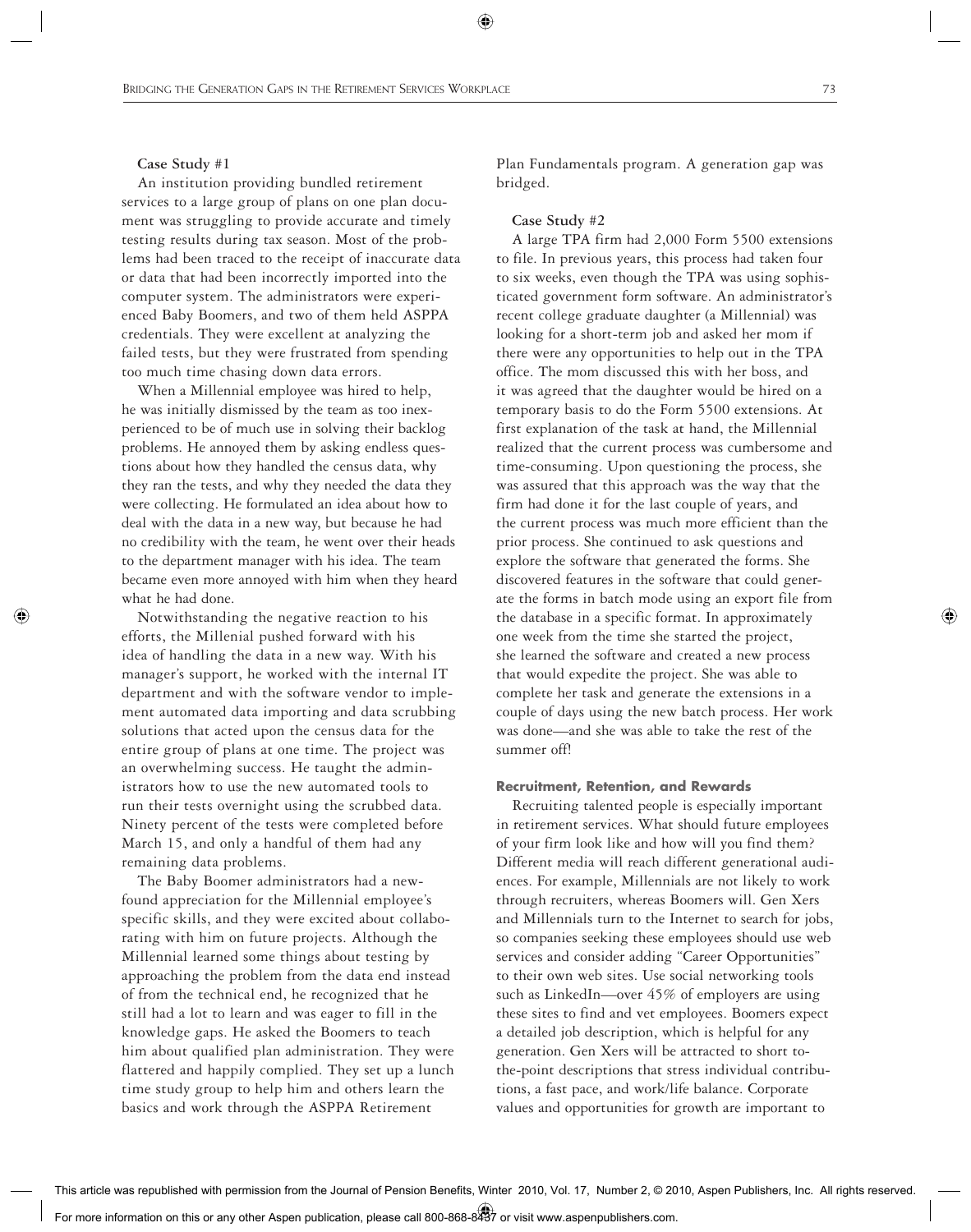Millennials and may be the reasons they take a job or walk away.

 If you offer and your recruit accepts the job, your work is not over—it has really just begun. You want that person to feel like a part of your organization as quickly as possible. A welcome gift is a great way to make them feel a member of their new "home." It is also nice to assign a fellow employee to show the new hires around and teach them what they need to know to get started. Boomers will want to get involved right away and understand how they can make a difference. Gen Xers like to work more autonomously. They like flexibility not only in work hours but also in how they do their work. (Sometimes such flexibility in retirement plan processes is a problem from a compliance perspective, so give them this message up front.) They also want to learn new skills that they can put on their resume, since they don't believe in job security. Millennials are impatient; they need to buy into the culture right away and understand how their job fits into the bigger picture. Millennials want a relaxed work environment where they can collaborate with fellow coworkers directly and through technology. Work/life balance is important to Millennials and Gen Xers. A more relaxed work environment—casual dress, occasionally working from home, free soft drinks and snacks, games—will be much more appealing to Gen Xers and Millennials and may bring more balance to them while they are in the office.

 Try to get new employees involved in a team project. Give constructive and frequent feedback. Think of new reward programs that appeal to each generation. While the older generations like status and appreciation for commitment, Gen Xers and Millennials may prefer free time or educational opportunities. Millennials also expect to get awards or other tangible tokens of recognition. For example, consider developing an award or recognition for someone who saves the firm money or comes up with an innovative idea. Although all groups like money, it is not always the most important thing to an individual. Time off or recognition might be equally as motivating. Peer to peer recognition is also effective—especially for Millennials. For example, providing gift cards or movie coupons to everyone to distribute to a colleague who was especially helpful is a powerful teambuilding technique.

 Consider creating multi-generational teams to participate in charitable events. Buy office games to promote social interaction in the workplace (e.g., Foosball or Wii in the lunchroom). Host a

 generational awareness week where employees can bring in photos and mementos from their childhood years. During that week, allow them to post generational messages around the office, play generational music during lunch, and create generational trivia questions.

## **Our Customers and Our Industry**

 News flash! It's not just our employees who are generational. We are selling plans and services to firms that are multigenerational also. If we understand our own firm's generational differences better, we will also come to understand our customers better, which can translate to increased profitability. Ask your own employees what is important to them in terms of the operation of your own retirement plan.

 Gen Xers and Millennials are changing jobs much more frequently than the generations before them. Many of them are cashing out their assets from their 401(k) plans each time they change jobs. As an industry, we need to emphasize the importance of retirement savings at younger ages. Institutions are ramping up to retain these assets, and they are establishing rollover programs to keep retirement funds invested with them once employees leave their employer. Easy access to rollover options and single-step simple execution are a must. Products and services that allow Millennials and Gen Xers to understand savings concepts, make decisions quickly, and even have fun (think YouTube videos) will be in demand. Millennials will also expect the technology to give them feedback on how they are doing, like telling them if they are moving in the right direction with their retirement savings (the gold star approach). Gen Xers and Millennials are the wealth accumulators and the wealth inheritors of tomorrow. The Boomers, on the other hand, are moving toward a decumulation stage. Providing services for Boomers' phased retirement options and distribution strategies is another burgeoning market opportunity.

#### **A Bright Future**

 President Obama was the first President to use email and a Blackberry<sup>®</sup>. The 50+ age group has been extremely successful with online dating services. Gen Xers and Millennials are heavy users of blogs, Facebook, LinkedIn, and Twitter—and they are the pacesetters when it comes to carrying these trends into the business world.

 There is a growing trend towards knowledge management and client-centric models in the workplace.